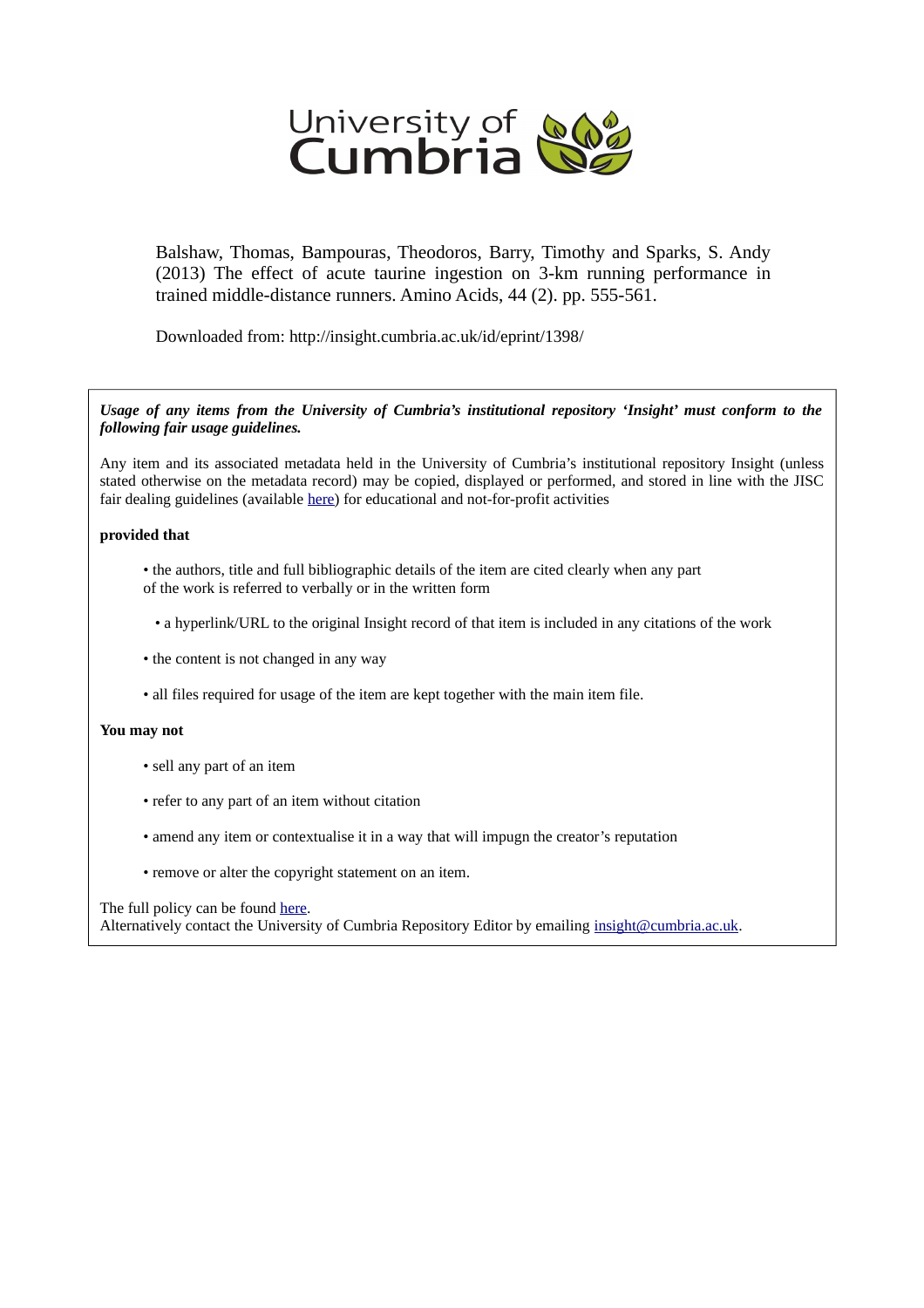**The effect of acute taurine ingestion on 3km running performance in trained middle distance runners**

Thomas G. Balshaw *(Address: Health & Exercise Sciences Research Group, University of Stirling, Stirling, Scotland, UK)*

Theodoros M. Bampouras *(Address: Faculty of Health and Wellbeing, University of Cumbria, Lancaster, England, UK)*

Timothy J. Barry *(Address: Faculty of Health and Wellbeing, Lancaster, England, UK)*

S. Andy Sparks*(Address: Department for Sport and Physical Activity, Edge Hill University, Ormskirk, UK*

Address for correspondence: Thomas G. Balshaw

Health & Exercise Sciences Research Group

University of Stirling

Scotland, UK

Email: tom\_balshaw@hotmail.com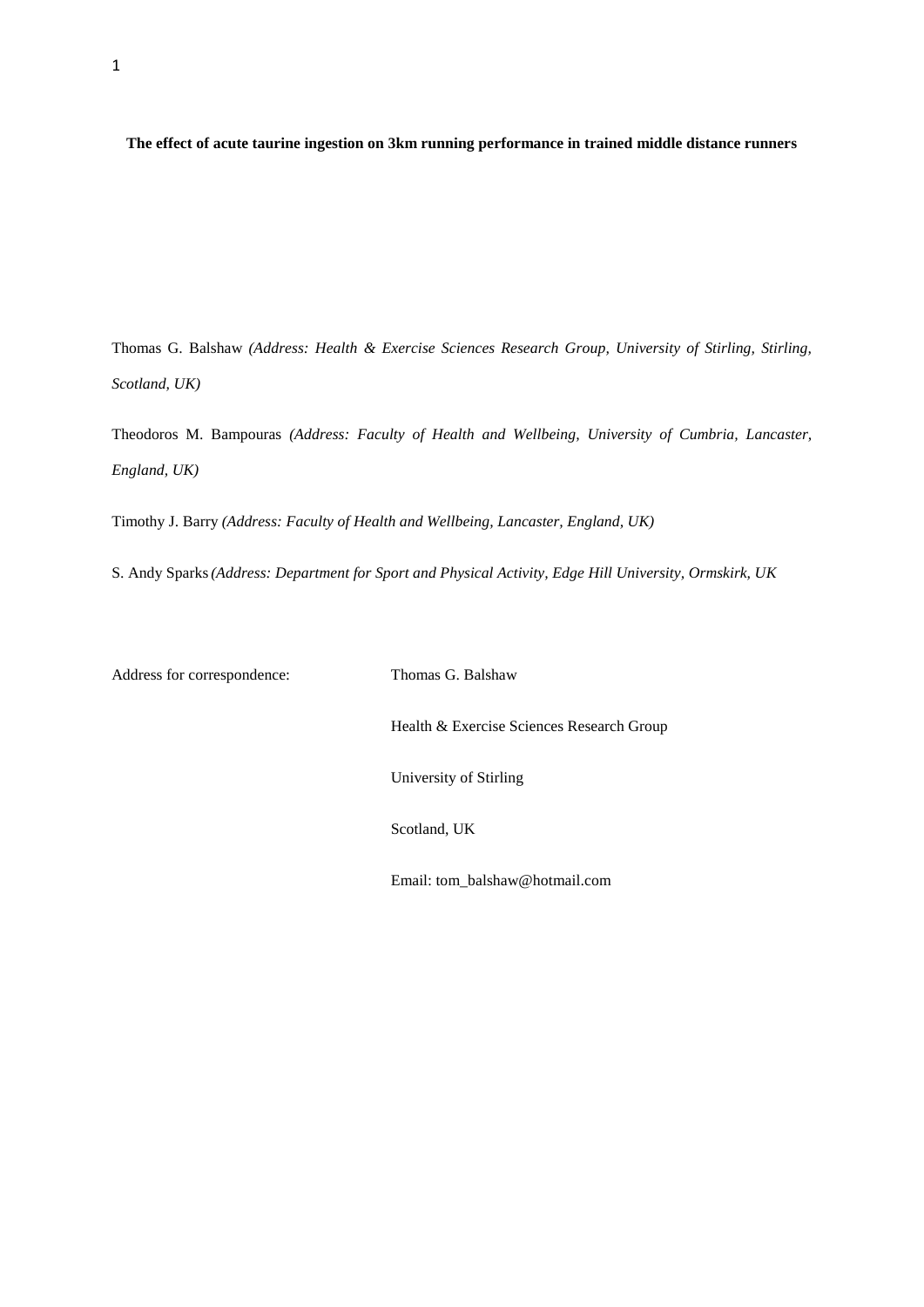# **Abstract**

Limited research exists examining the effect of taurine (TA) ingestion on human exercise performance. The aim of this study was to investigate the effect of acute ingestion of 1000 mg of TA on maximal 3km time trial (3KTT) performance in trained middle distance runners (MDR). Eight male MDR (Mean  $\pm$ SD: age, 19.9  $\pm$  1.2 yr, body mass,  $69.4 \pm 6.6$  kg, height,  $180.5 \pm 7.5$  cm, 800m personal best time:  $2:01.0 \pm 5.3$  sec) completed TA and placebo (PL) trials one week apart in a double blind, randomised, crossover designed study. Participants consumed TA or PL in capsule form on arrival at the laboratory followed by a 2-hour ingestion period. At the end of the ingestion period participants commenced a maximal simulated 3KTT on a treadmill. Capillary blood lactate was measured pre- and post-3KTT. Expired gas, heart rate (HR), ratings of perceived exertion (RPE), and split times were measured at 500m intervals during the 3KTT. Ingestion of TA significantly improved 3KTT performance (TA:  $10:46.6 \pm 52.8s$  and PL:  $10:58.5 \pm 58.2s$ ) (p = 0.013) equating to a 1.7% improvement (range -0.34 to 4.24%). Relative oxygen uptake, HR, RPE nor blood lactate differed between conditions ( $p = 0.803$ ,  $p =$ 0.364,  $p = 0.760$  and  $p = 0.302$ , respectively). Magnitude-based inference results assessing the likeliness of a beneficial influence of TA were 99.3%. However, the mechanism responsible for this improved performance is unclear. TA's potential influence on exercise metabolism may involve interaction with the muscle membrane the coordination or the force production capability of involved muscles. Further research employing more invasive techniques may elucidate TA's role in improving maximal endurance performance.

Key words: Oxygen uptake, ergogenic aids, time trial, endurance running

## **Introduction**

The sulfonic amino acid taurine (TA), is found in its free form in large concentrations in both skeletal and cardiac muscle and brain tissue (Huxtable, 1992). The high content of TA within these major organs has stimulated much research examining its role in modulating several physiological actions including osmoregulation, calcium content regulation, oxidative stress and substrate oxidation, all of which are known to have particular relevance to exercise performance (for an extensive review refer to Huxtable, 1992). To date, very little research has been conducted on the effect of acute or prolonged TA ingestion on endurance performance in humans (Rutherford et al., 2010). Existing research has produced inconclusive evidence on the use of TA prior to exercise. Running (Lee et al., 2003) and cycling (Zhang et al., 2004) time to exhaustion has been shown to significantly improve following TA supplementation. However, acute TA administration demonstrated no benefit to cycling performance (Rutherford et al., 2010).

The precise mechanisms underpinning how TA may affect human endurance performance are still largely unclear (Galloway et al., 2008). It has previously been shown that endurance trained individuals have higher TA muscle content compared to their untrained counterparts (Blomstrand and Saltin, 1999; Graham et al., 1995), indicating the potential importance of TA in human exercise performance. However, differences in the uptake of TA into the muscle have been demonstrated between human (Galloway et al., 2008) and rodent (Yatabe et al., 2003) models preclude suggestions that human endurance performance is enhanced via increased force production resulting from enhanced calcium regulation in the sarcoplasmic reticulum (Zhang et al., 2004). Such a finding has only been demonstrated in an *in vitro* animal model (Bakker and Berg, 2002). The effect of TA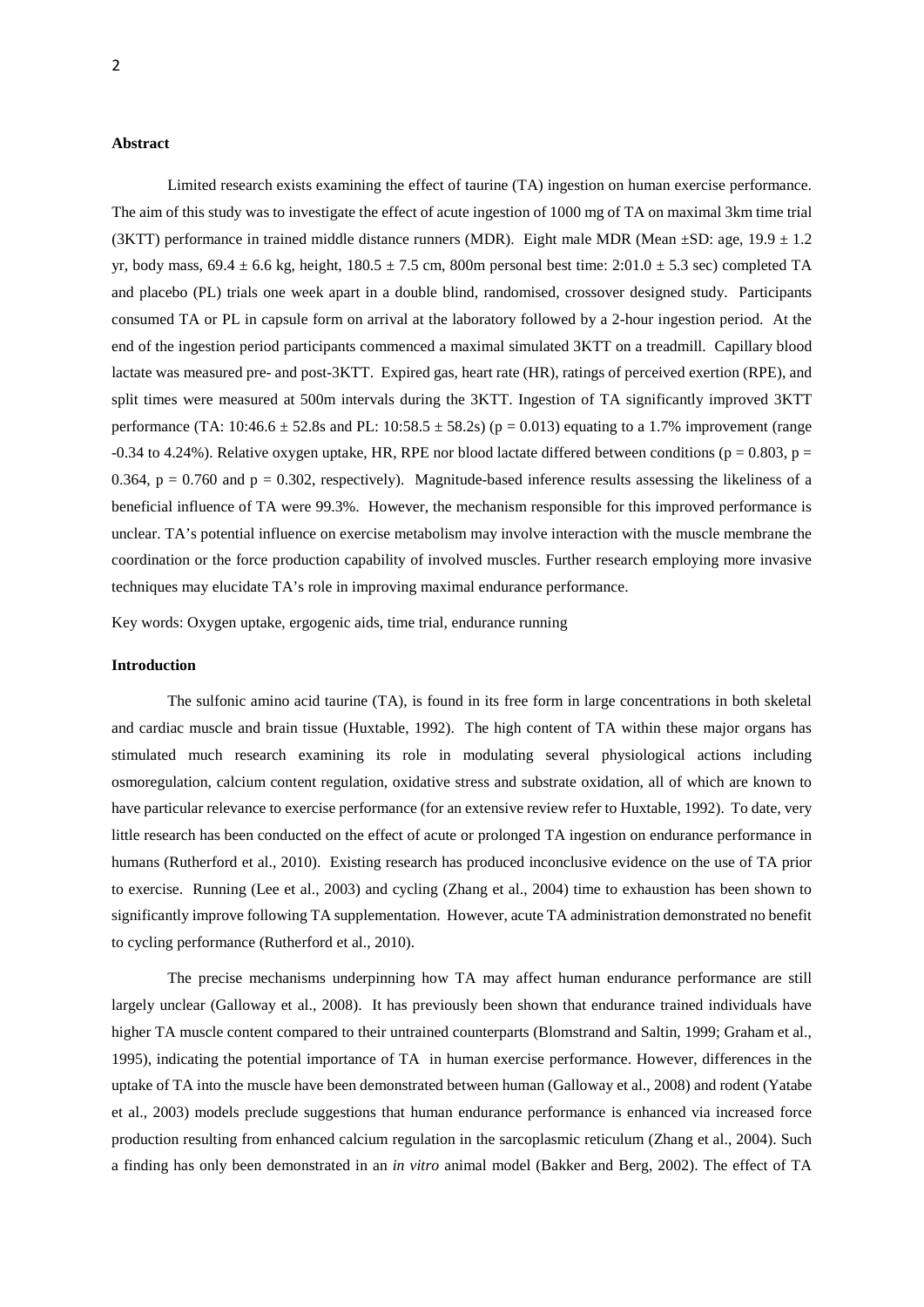ingestion on the human neuromuscular system during exercise is yet to be investigated. It has also been suggested TA exerts metabolic effects via interaction with the muscle membrane, similarly this has not been confirmed or linked with improvements in exercise perforance. A further concept is acute TA ingestion may may enhance exercise performance by atentuating losses from the muscle during exercise given the decreased levels reported following endurance exercise in humans (Cuisinier et al., 2001, 2002; Graham et al., 1995; Ward et al., 1999). Furthermore, it is unclear whether TA alone can improve endurance performance as many studies have used TA co-ingested with other products (Alford et al., 2001; Geiss et al., 1994; Forbes et al., 2007), highlighting the requirement for more studies in humans.

Rutherford and colleagues (2010) have previously demonstrated TA ingestion to induce a metabolic effect, on fat oxidation during prolonged submaximal cycling exercise in trained individuals citing a likely effect of TA on the muscle membrane. However, this enhancememt in fat oxidation did not translate to enhanced exercise performance in a subsequent time trial. Moreover, the use of prolonged submaximal exercise before a time trial performance is not ecologically valid and may have potentially reduced the sensitivity of the time trial to detect differences between conditions. Furthermore, it is unclear whether taurine may influence a physiological effect when solely maximal endurance performance is assessed as none of the existing research in this area has employed such a design. Therefore, the aim of this study was to investigate the effect of acute TA ingestion on maximal exercise performance, oxygen uptake and rating of perceived exertion (RPE) during a simulated 3km time-trial (3KTT) on a treadmill.

## **Methods**

Eight well-trained competitive male middle distance runners (Mean  $\pm$  Standard Deviation: age, 19.9  $\pm$ 1.2 yr, body mass,  $69.4 \pm 6.6$  kg, height,  $180.5 \pm 7.5$  cm, sum of seven site skinfolds:  $45.2 \pm 5.9$ mm, 800m personal best time:  $2:01.0 \pm 5.3$  sec) participated in the present study following the submission of their informed consent. Participant training at the time of recruitment consisted of a minimum of 45 miles of running per week including a minimum of two organised training sessions per week with their respective athletics clubs, Prior to participant recruitment ethical approval was obtained from the local ethics committee. All testing was conducted during their non-competitive phase of training.

# Experimental Design

Participants reported to the laboratory on two occasions to complete self-paced maximal 3KTT, in a randomised, cross-over, double-blind design. A 3KTT was selected as this is the upper distance limit of the middle distance running discipline, The 3KTT have also been commonly used in the recent research literature investigating different interventions on endurance trained running populations (Rodriguez et al., 2007; Robertson et al., 2010; Julian et al., 2004). The 3KTT has previously been reported to have a coefficient of variation of 1.2% (Julian et al., 2004). Each 3KTT was separated by one week in order to allow a sufficient washout period following TA administration (Galloway et al., 2008). Test sessions were completed at the same time of day to account for the effects of circadian variation on human exercise performance (Atkinson and Reilly, 1996). Participants maintained their scheduled training in the week leading up to each test session. Participants refrained from any form of physical exercise, caffeine or pharmacological treatment for the 48-h preceding the trials.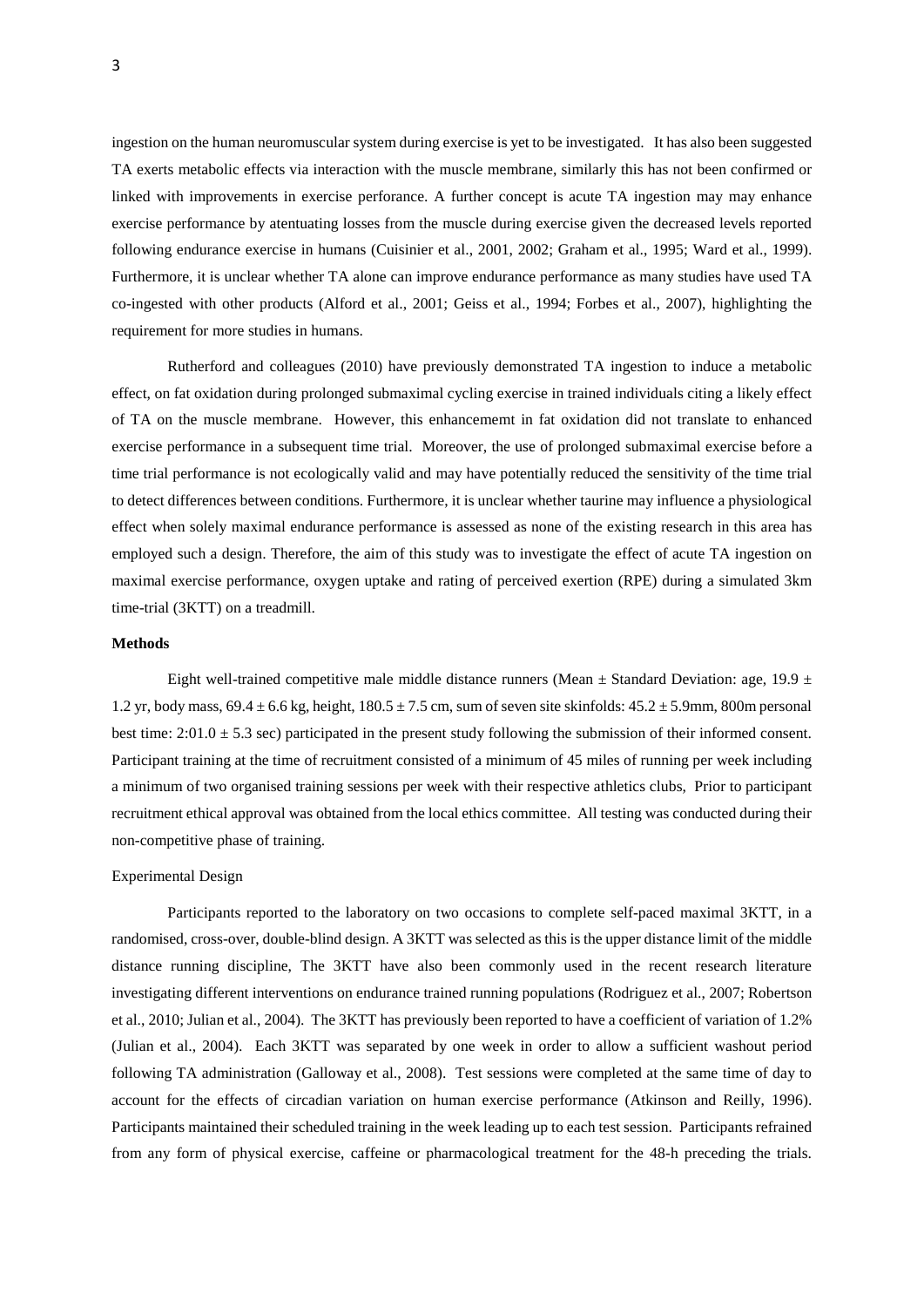Dietary intake 48-h before the initial test session was recorded. Participants were asked to replicate this pattern of consumption for the remaining experimental session.

On arrival at the laboratory, participants consumed either a placebo (PL) or a 1000 mg commercially available TA capsule (TA) (Holland and Barrett, UK). The TA dose was equivalent to the amount that is commonly ingested in a standard serving of Red Bull™ (Alford et al., 2001) and was the taurine dosage was equivalent to 2.5 times the maximum daily quantity reported in normal human dietary analysis (Laidlaw et al., 1990; Rana and Sanders, 1986; Shao and Hathcock, 2008). The placebo capsule was a blank capsule that had no content. A 2-hour ingestion period has previously been shown to be required to achieve peak plasma TA levels (Galloway et al., 2008). Therefore, Pre-3KTT Capsules were ingested whole with 250 ml water 2-hours before the start of testing. in order to achieve peak plasma TA at the start of the time trial. Participants completed a 10 minute standardised pace warm-up (2-minutes at  $10km.h^{-1}$ , 3-minutes at  $12km.h^{-1}$  and 5-minutes at  $14km.h^{-1}$ . The standardised warm up was completed in the final 15-minutes of the 2-hour ingestion period. The 3KTT was completed on a Woodway Pro-Series treadmill (Woodway, Weil am Rhein, Germany) at a 0.0% gradient. The treadmill was maintained and calibrated in accordance with manufacturer guidelines. Participants were provided feedback on the distance covered during each 3KTT only and were not informed of overall performance time, or heart rate (HR) data, until after the completion of the second test session. All participants had extensive prior experience of high-speed treadmill running and prior experience of completing competitive 3km time trials and therefore effective personal pacing strategies. During the 3KTT participants adjusted pace via buttons located on the display of the treadmill. Participants were familiarised with how to adjust speed duirng the warm-up for each session and were permitted to adjust speed how and whenever they saw fit during the time trial. Respiratory gases (Medgraphics, CPX-D, St. Paul, MN, USA), HR (Polar A1 HR monitor, Polar Electro OY, Kempele, Finland) and RPE (Borg, 1998) were measured at 500m intervals. In addition, 500 m split times during the 3KTT and overall time to complete the time trial were recorded. Fingertip capillary blood lactate samples (Lactate Pro Analyser, Arkray Inc, Kyoto, Japan) were taken at the end of the 2-hour ingestion period before the 3KTT commenced and immediately after its completion.

#### Statistical analysis

All values presented are mean  $\pm$  standard deviation. Normality of data was confirmed following assessmet of Q–Q plots. Paired t-tests were employed to analyse overall 3KTT performance and overall 3KTT speed between conditions. A 2 x 6 (condition vs. 500m interval during the 3KTT) general linear model repeated measures analysis of variance (ANOVA) with Bonferroni adjustment post hoc comparisons was used to analyse 500 m split times, HR, oxygen uptake, RPE and blood lactate data. A statistical significance level of p< 0.05 was selected to define statistically significant differences. Paired T-tests and ANOVAs were completed using Minitab 15 statistical software (Minitab Ltd., Coventry, UK). In accordance with recommendations for reporting the statistics in physiology related journals (Batterham and Hopkins, 2006; McGlory and Morton, 2010) confidence intervals (95% CI) and magnitude based inference values were calculated. For the primary outcome variable of exercise performance, differences in competitive world (IAAF, 2012) and English National (ESAA, 2012) male 3000m finals were calculated from the years 2010, 2008 and 2006. Meaningful worthwhile change was defined as the mean difference in performance time between individual positions for the first four finishers in these world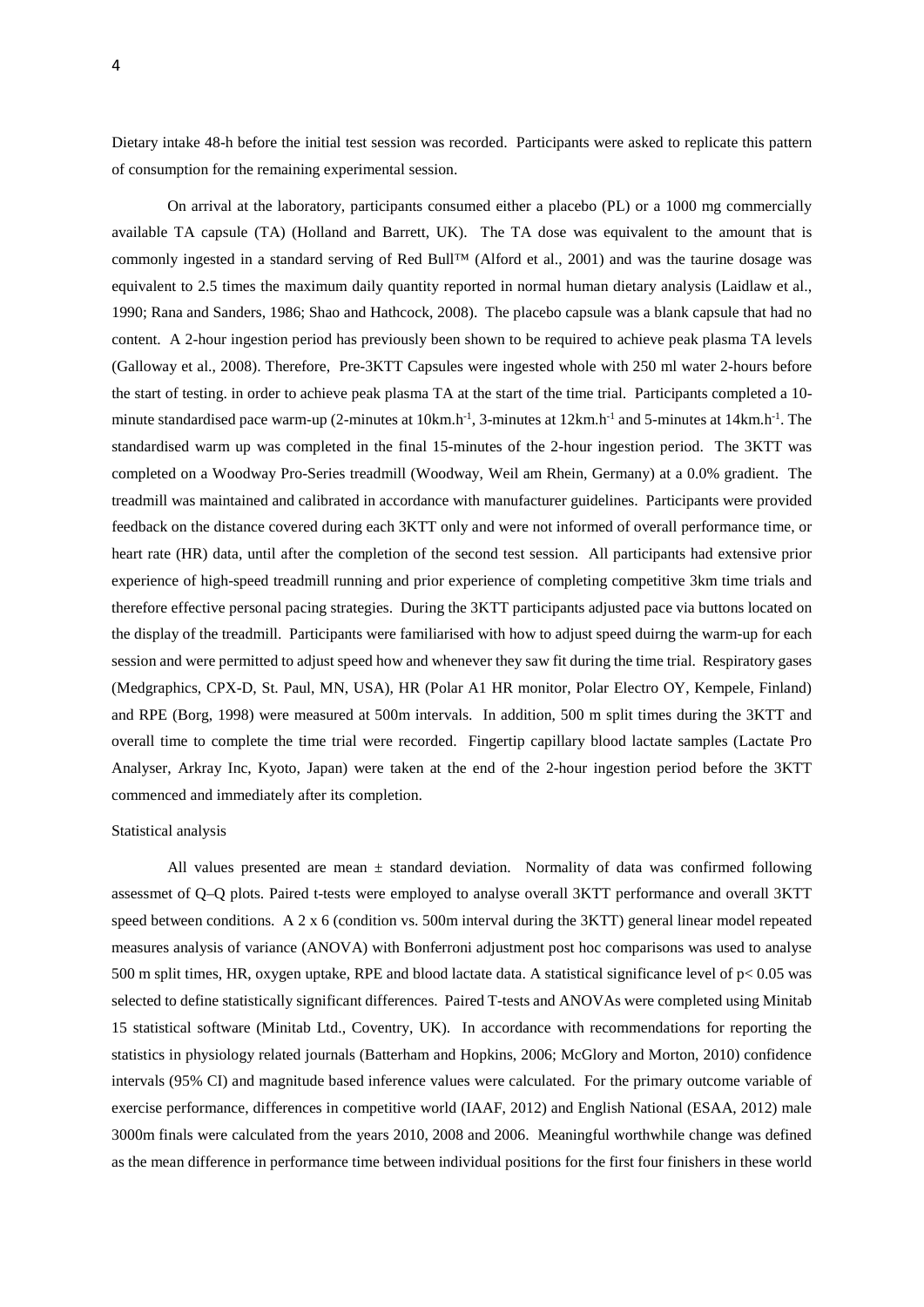and national competitions (e.g. difference between  $1^{st}$  and  $2^{nd}$ ,  $2^{nd}$  and  $3^{rd}$  and  $3^{rd}$  and  $4^{th}$ ). Elite and National level performance differences between positions were  $0.30 \pm 0.11\%$  and  $0.44 \pm 0.23\%$ . To provide further assessment of the effect of acute TA ingestion on overall 3KTT performance the meaningful inference of the intervention was determined using the method of Hopkins (2002). To perform this analysis the p-value produced from the paired T-test on overall 3KTT performance was inserted into magnitude-based inference software (Hopkins, 2007).

#### **Results**

Differences in overall 3KTT performance between conditions (TA:  $646.6 \pm 52.8s$  and PL:  $658.5 \pm 58.2s$ ) reached statistical significance ( $p = 0.013$ ) (Fig. 1). Seven of the eight participants performed better in the TA trial which equated to a 1.7% improved performance over the PL trial (range -0.34 to 4.24%) which was 0.5% above the coefficient of variation for the 3KTT and greater than the defined minimal worthwhile change for related populations. The 95% confidence intervals for mean differences in overall performance time between TA and PL were -3.4 to -20.4s. Differences between conditions for 500m splits throughout the 3KTT (Fig. 2) did not reach statistical significance but demonstrated a tendency towards an effect ( $p = 0.081$ ,  $f = 4.140$ ). Relative oxygen uptake (Fig. 3), HR (Fig. 4) and RPE (Fig. 5) did not differ between conditions ( $p = 0.803$ ,  $f = 0.070$ ;  $p = 0.364$ , *f*  $= 0.940$ ; and  $p = 0.760$ ,  $f = 0.100$ , respectively). Blood lactate concentrations (Post 3KTT- TA: 10.48  $\pm$  3.25, PL 9.39  $\pm$  2.81 mmol<sup>-1</sup>) did not differ statistically between conditions ( $p = 0.302$ ,  $f = 0.214$ ). Magnitude-based inference results assessing the probability that acute TA ingestion is beneficial/trivial/harmful to overall 3KTT performance were 99.3/0.1/0.6% respectively.

## **Discussion**

# Overall 3KTT performance

The current study provides novel data for the literature regarding the effect of TA ingestion on human exercise performance. No study investigating the effect of TA ingestion alone on running performance has used a self-paced time-trial to assess performance or investigated the effect of TA on endurance trained participants (Lee et al., 2003; Zhang et al., 2004; Geiss et al., 1994; Alford et al., 2001). Overall, 3KTT performance was 11.9s quicker in the TA condition, with seven of eight participants demonstrating improvement in exercise performance. Similar research investigating time trial performance with TA administration in trained cyclists did not demonstrate a significant difference between conditions. The differences in overall time trial results between the current study and Rutherford and colleagues (2010) are likely due to methodological differences. Factors such as TA ingestion timing and exercise protocol may have contributed to whether or not TA enhanced endurance performance and to what extent. Rutherford and colleagues utilised a 1-hour ingestion period followed by a further 1.5-hour submaximal intensity ride before their cycling time trial. A 1-hour ingestion period has been shown to be insufficient for maximising plasma TA concentration, with 2-hours previously defined as optimal for achieving acute peak plasma TA concentrations (Galloway et al., 2008). It is physiologically plausible to suggest that a 2.5-hour period between ingestion and the start of the cycling time trial as well as conducting a submaximal intensity cycle in the intervening time may have dampened any influence the ingested TA may have had on time trial performance. Previously it has been demonstrated that both force production and neuromuscular activation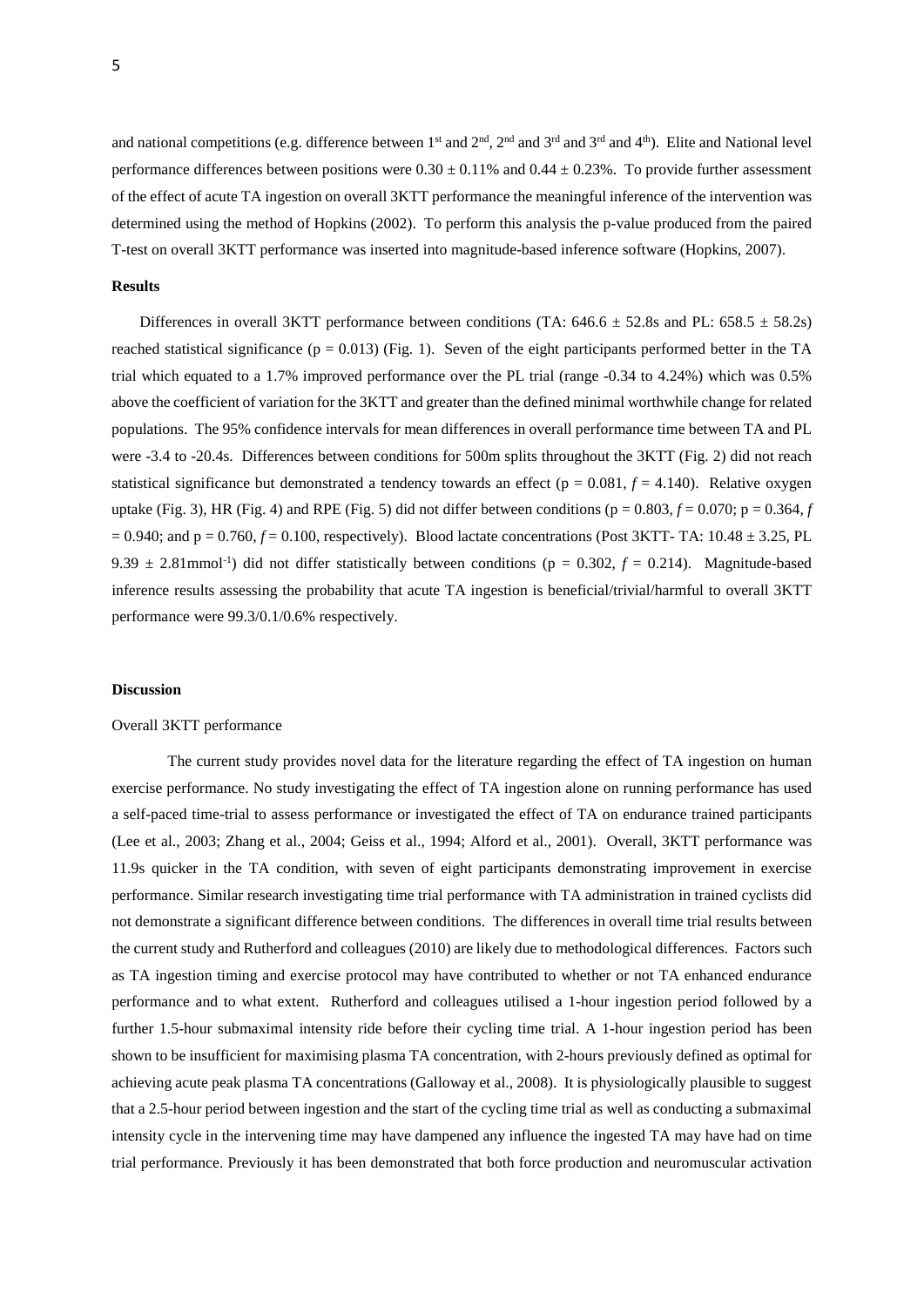are decreased following 1–hour of submaximal cycling compared to pre-exercise measures suggesting decreased central drive (Lepers et al., 2002). Additionally, plasma TA levels have shown to decrease drastically at rest after peak levels have been reached (Galloway et al., 2008). The drop in plasma TA levels is between one third and one half of peak levels at the 1-hour period following peak levels following an acute single does of TA. How this rapid decline in peak plasma levels may influence exercise performance is uncertain. The current study involved an immediate maximal time trial performance following the designated TA ingestion period whereas Rutherford and colleagues assessed differences in substrate oxidation between conditions in the intervening 2.5-hours between ingestion and the start of the cycling time trial. Such a design may lack ecological validity for endurance performance assessment.

Similarly to the current study, research assessing endurance capacity rather than simulated time-trials (as in the current study) has also reported a positive effect of TA administration (Lee et al., 2003; Zhang et al., 2004). Zhang and colleagues (2004) utilised an incremental intensity cycle test, whereas Lee and colleagues (2003) employed a time to exhaustion run at 75% of  $VO_{2\text{ max}}$ . The magnitude of the improvement in the TA condition in these studies was considerably greater than the current study perhaps due to the longer exercise duration. Additionally, the TA administration protocols used in these studies differed considerably from the current study. Supplementation of TA consisted of 6 g or 4 g per day for 7 (Zhang et al., 2004) or 14 days (Lee et al., 2003), respectively. These studies do not indicate how close to the start of the endurance assessment the final TA ingestion of the supplementation period occurred. Recent studies have indicated human TA supplementation over a similar time period does not increase muscle TA content and acute ingestion must be carefully timed to achieve peak levels (Galloway et al., 2008). Therefore, it is difficult to interpret if TA supplementation may have benefited exercise capacity in these two studies or whether other dietary factors may have influenced any response.

Research examining TA ingestion within energy drinks has shown to improve exercise performance. Exercise time to fatigue during incremental intensity cycling following a submaximal intensity ride (Geiss et al., 1994), submaximal endurance exercise time defined by HR (Alford et al., 2001) and the number of submaximal intensity bench press repetitions performed before volitional fatigue (Forbes et al., 2007) have all been reported to significantly benefit from the ingestion of energy drinks containing TA. These findings add to the growing prevalence of energy drinks being utilised in the sport and exercise science domain as a means of improving exercise performance. However, these data must be interpreted with extreme caution. Extrapolating findings from such studies in an attempt to examine the influence of TA on endurance performance is problematic due to the additive ingredients contained within such energy drinks. Furthermore, such studies have used ingestion periods of 0.5-1 hour (Alford et al., 2001; Forbes et al., 2007; Geiss et al., 1994) that would be too short to obtain peak TA plasma levels, assuming TA uptake is not augmented or diminished when consumed with the other ingredients within such drinks.

#### Physiological variables and RPE

The physiological and subjective measures performed within the current study provide support for existing TA ingestion research. However, the current study investigated these variables in a simulated endurance performance assessment more similar to real-world competitive endurance events than previous TA ingestion studies. The finding from this study that HR was not significantly different between the TA and PL conditions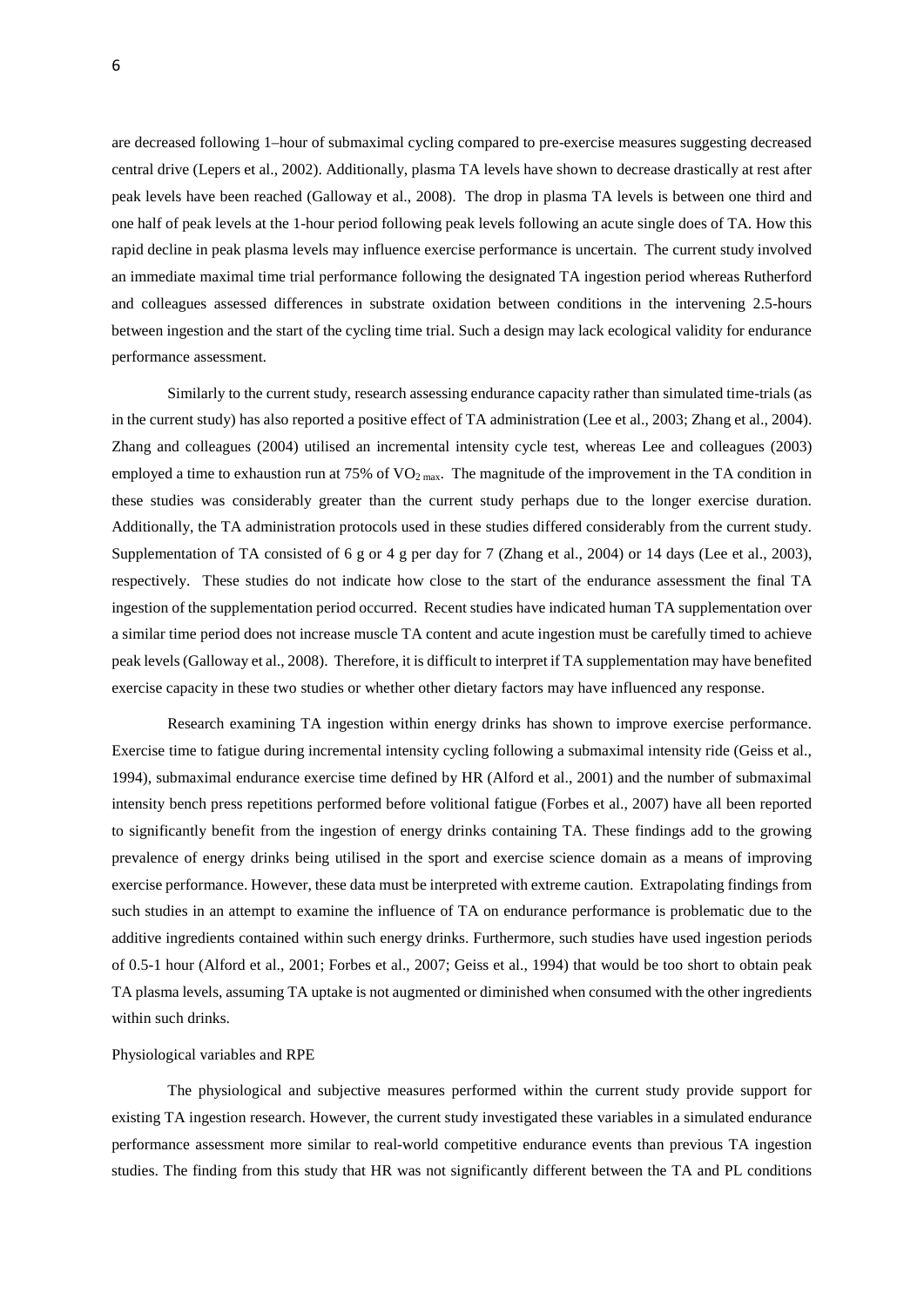was consistent with previous research (Galloway et al., 2008; Rutherford et al., 2010; Zhang et al., 2004). However, TA has previously been shown to have positive clinical applications for cardiac tissue through the modulation of intracellular  $Ca^{2+}$  (Azuma et al., 1992; Satoh and Sperelakis, 1998). Acute TA ingestion has also been demonstrated to decrease the HR of endurance trained athletes after 45-minutes of submaximal intensity cycling compared to an equivalent drink without TA during exercise (Geiss *et al*., 1994). In this study TA was coingested with caffeine and glucuronolacton, as a result it cannot be concluded whether it was TA alone or a combination of the ingredients that decreased HR after 45-minutes of cycling (Geiss et al., 1994). Based on these findings the duration of the endurance assessment within the current study may have been too short to demonstrate TA's influence on HR or co-ingestion with caffeine and glucuronolacton may have been required to elicit such an effect (Geiss et al., 1994). Therefore, the ingestion of 1000 mg of TA alone does not appear to exert any effect on sympathetic nervous system function in trained endurance athletes during maximal intensity exercise as previously detailed during prolonged submaximal activities (Geiss et al., 1994).

The findings of the current study are congruent with previous research as TA ingestion was not shown to influence oxygen uptake (Rutherford et al., 2010; Galloway et al., 2008), blood lactate concentrations (Galloway et al., 2008; Lee et al., 2003) or RPE (Lee et al., 2003; Rutherford et al., 2010). In contrast maximal oxygen uptake has been demonstrated to improve following TA supplementation in sedentary individuals in an incremental cycle test to exhaustion (Zhang et al., 2004). However, the fact that oxygen uptake did not differ between conditions despite the 3KTT being completed in significantly less time in the TA condition could be interpreted as a favourable effect of TA ingestion on central factors or muscular coordination. Any potential effect of TA on exercise metabolism during simulated time-trial performance would appear to act through interaction with the muscle membrane (Rutherford et al., 2010). This particularly relevant given that acute TA ingestion only increases plasma content not muscle content (Galloway et al., 2008). Unless prior TA ingestion attenuates TA losses from the muscle during maximal endurance exercise. However, it cannot be confirmed at this time that a 1000mg dose of TA is sufficient to produce a concentration gradient to prevent such losses from the muscle, only that it represents a substantially larger content than reported maximal daily intakes in normal diets. Such studies are yet to be conducted, although it has been demonstrated that TA content in the muscle decreases following longer duration exercise in endurance athletes(Cuisinier et al., 2001, 2002; Graham et al., 1995; Ward et al., 1999), therefore further investigation seems warranted. The primary focus of the present study was to ascertain if TA ingestion benefited maximal endurance performance when not preceded by prolonged submaximal intensity activity. The role of TA in neuronal function has previously been identified, with TA exerting both inhibitory and excitatory influence within the brain (El Idrissi and Trenkner, 2004). In vivo animal model research also suggests the potential for extracellular TA to modulate calcium ion content, thereby stabilising membranes and the neurotransmitter generation (Richard et al. 1995). Although no research currently exists investigating the effect of TA ingestion on the human nervous system in terms of muscle coordination or force production TA ingestion has shown the potential to positively influence neural function in populations suffering dysfunction (Birdsall, 1998). Therefore the use of alternative measures such as electromyography with synchronised kinematic data to quantify knee joint angle and force production during running may be warranted to allow assessment on whether TA influences neuromuscular function or muscular force production in an *in vivo* human model as has previously been detailed in an *in vitro* animal model (Bakker and Berg, 2002). However if alterations in muscle force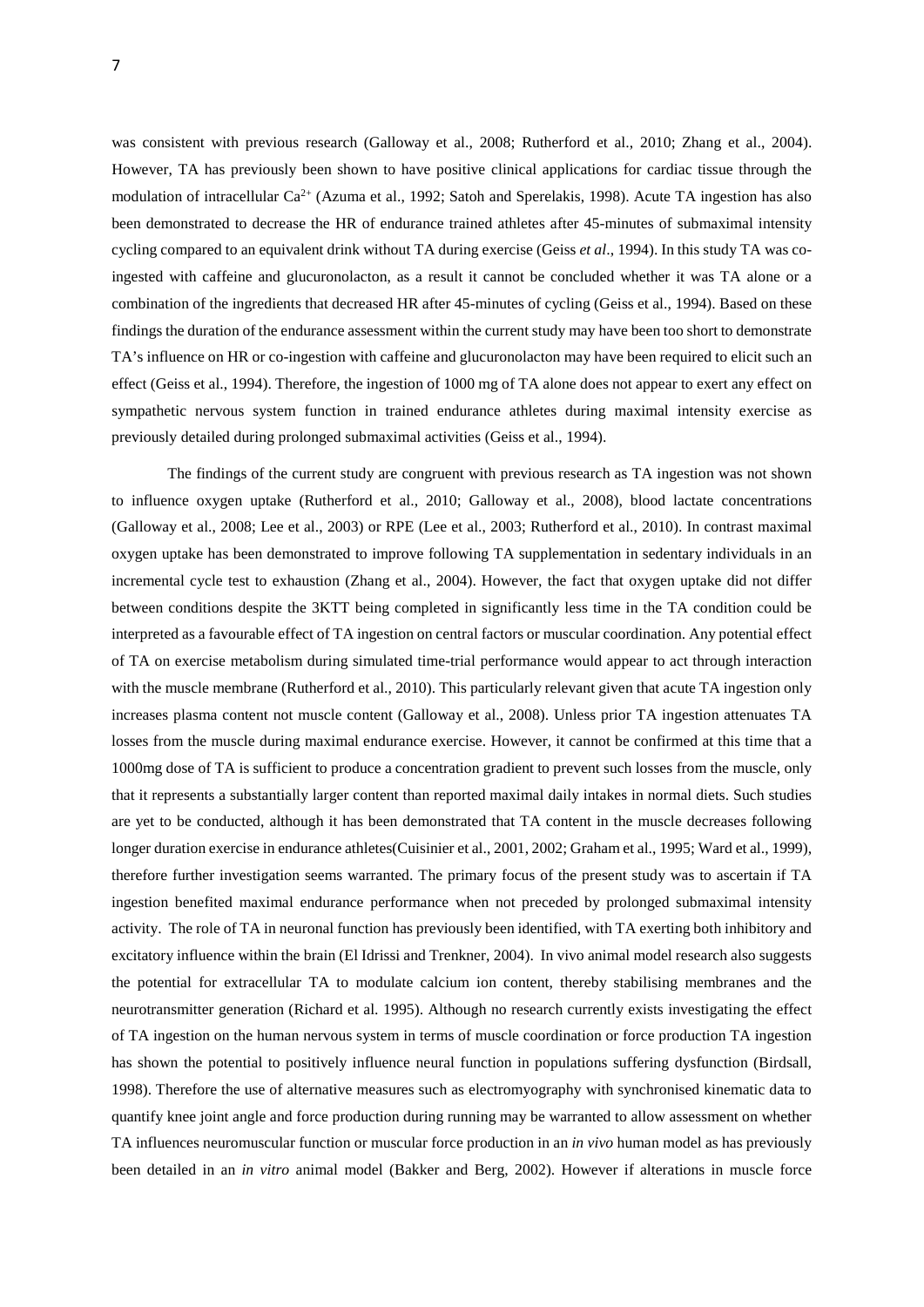production were responsible for improved performance with TA ingestion in the current study they may have been too minimal to be detected by measures such as HR or oxygen uptake. However, enhanced time trial performance due to improved muscular coordination may suggest enhanced running efficiency which would not have increased HR or oxygen uptake. Studies observing enhanced endurance capacity following TA supplementation have not demonstrated alterations in perceived exertion (Lee et al., 2003) or have not measured RPE values (Zhang et al., 2004). Therefore minimal research exists clarifying any potential effect TA may have on perceptions of effort.

## **Conclusion**

In conclusion, this study provides novel data for the literature as it was demonstrated that the ingestion of a 1000 mg dose of TA 2-hours prior to a 3KTT significantly enhanced endurance running performance. Furthermore magnitude based-inference results denoting practical significance state that TA is likely to be beneficial and unlikely to be harmful to the 3KTT performance of trained middle distance runners. The performance improvement in the TA condition also exceeded the minimum worthwhile change in performance for both UK national and elite level performance in competitive 3km races. However, the current study indicates that the ingestion of 1000 mg of TA does not affect HR, oxygen uptake, blood lactate concentrations or RPE of trained endurance athletes during maximal middle distance running. Therefore the mechanism responsible for the beneficial effect of TA ingestion on 3KTT performance in the current study remains to be elucidated. Future research should employ more invasive procedures in an attempt to identify a potential mechanism.

## **Acknowledgements**

Funding for the study was provided by the University of Cumbria. Special thanks go to Duncan Orme for his assistance during data collection sessions, Chris McGlory and Professor Lars McNaughton for their critical evaluation of the manuscript during its preparation.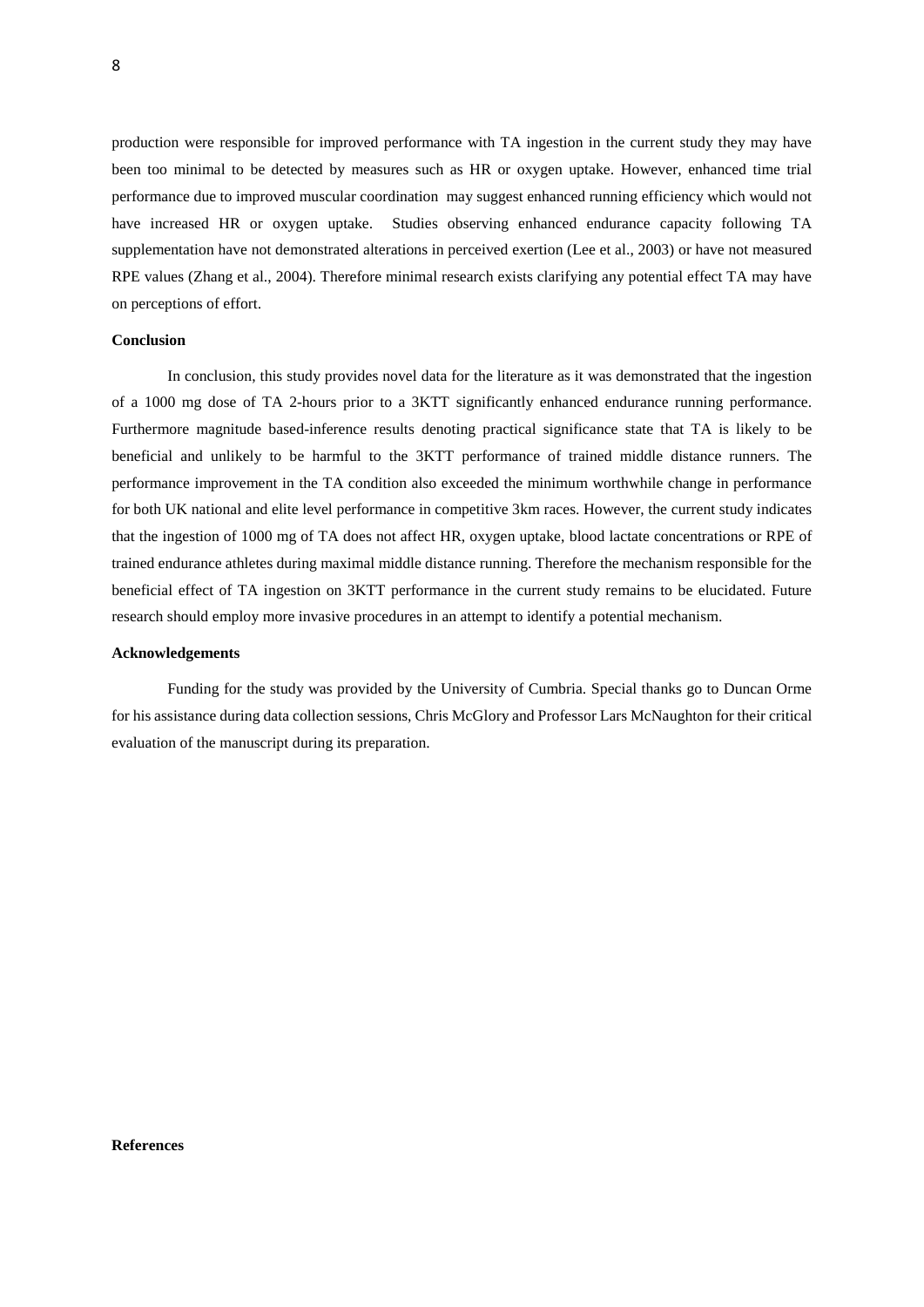Alford, C., Cox, H., and Wescott, R. (2001) The effects of red bull energy drink on human performance and mood. Amino Acids 21:139-150.

Atkinson, G. and Reilly, T. (1996) Circadian variation in sports performance. Sports Med. 21:292-312.

Azuma, J., Sawamura, A., and Awata, N. (1992) Usefulness of taurine in chronic congestive heart failure and its prospective application. Jpn.Circ.J. 56:95-99.

Bakker, A. J. and Berg, H. M. (2002) Effect of taurine on sarcoplasmic reticulum function and force in skinned fast-twitch skeletal muscle fibres of the rat. J.Physiol 538:185-194.

Batterham, A. M. and Hopkins, W. G. (2006) Making meaningful inferences about magnitudes. Int.J.Sports Physiol Perform. 1:50-57.

Birdsall, T.C. (1998) Therapeutic applications of taurine. Altern Med Rev 3:128-36.

Borg, G. (1998) Borg's Perceived Exertion and Pain Scales. Human Kinetics, Leeds

Cuisinier, C., Michotte DE, W. J., Verbeeck, R. K., Poortmans, J. R., Ward, R., Sturbois, X., and Francaux, M. (2002) Role of taurine in osmoregulation during endurance exercise. Eur.J.Appl.Physiol 87:489-495.

Cuisinier, C., Ward, R. J., Francaux, M., Sturbois, X., and De, W. P. (2001) Changes in plasma and urinary taurine and amino acids in runners immediately and 24h after a marathon. Amino Acids 20:13-23.

El Idrissi, A. And Trenkner, E. (2004) Taurine as a Modulator of Excitatory and Inhibitory Neurotransmission. Neurochemical Research 29: 189-197.

ESAA (2012) English Schools' Track & Field Championship Results. [http://www.esaa.net/.](http://www.esaa.net/) Accessed 5 January 2012

Forbes, S. C., Candow, D. G., Little, J. P., Magnus, C., and Chilibeck, P. D. (2007) Effect of Red Bull energy drink on repeated Wingate cycle performance and bench-press muscle endurance. Int.J.Sport Nutr.Exerc.Metab 17:433-444.

Galloway, S. D., Talanian, J. L., Shoveller, A. K., Heigenhauser, G. J., and Spriet, L. L. (2008) Seven days of oral taurine supplementation does not increase muscle taurine content or alter substrate metabolism during prolonged exercise in humans. J.Appl.Physiol 105:643-651.

Geiss, K. R., Jester, I., Falke, W., Hamm, M., and Waag, K. L. (1994) The effect of a taurine containing drink on performance in 10 endurance athletes. Amino Acids 7:45-56.

Graham, T. E., Turcotte, L. P., Kiens, B., and Richter, E. A. (1995) Training and muscle ammonia and amino acid metabolism in humans during prolonged exercise. J.Appl.Physiol 78:725-735.

Hopkins, W. G. (2002) Statistical vs clinical or practical significance [Slideshow]. Sportscience 6, sportsci.org/jour/0201/Statistical\_vs\_clinical.ppt (updated December 2006)

Hopkins, W. G. (2007) A Spreadsheet for Deriving a Confidence Interval, Mechanistic Inference and Clinical Inference from a P Value. Sportscience 11, (sportsci.org/2007/wghinf.htm) 16-20.

Huxtable, R. J. (1992) Physiological actions of taurine. Physiol Rev. 72:101-163.

IAAF (2012) Competition Web Sites. [http://www.iaaf.org/history/index.html#.](http://www.iaaf.org/history/index.html) Accessed 5 January 2012

Julian, C.G., Gore, C.J., Wilber, R.L., Daniels, J.T., Fredericson, M., Stray-Gundersen, J., Hahn, A.G., Parisotto, R. and Levine, B.D. (2004). Intermittent normobaric hypoxia does not alter performance or erythropoietic markers in highly trained distance runners. J.Appl.Physiol 110: 379-387.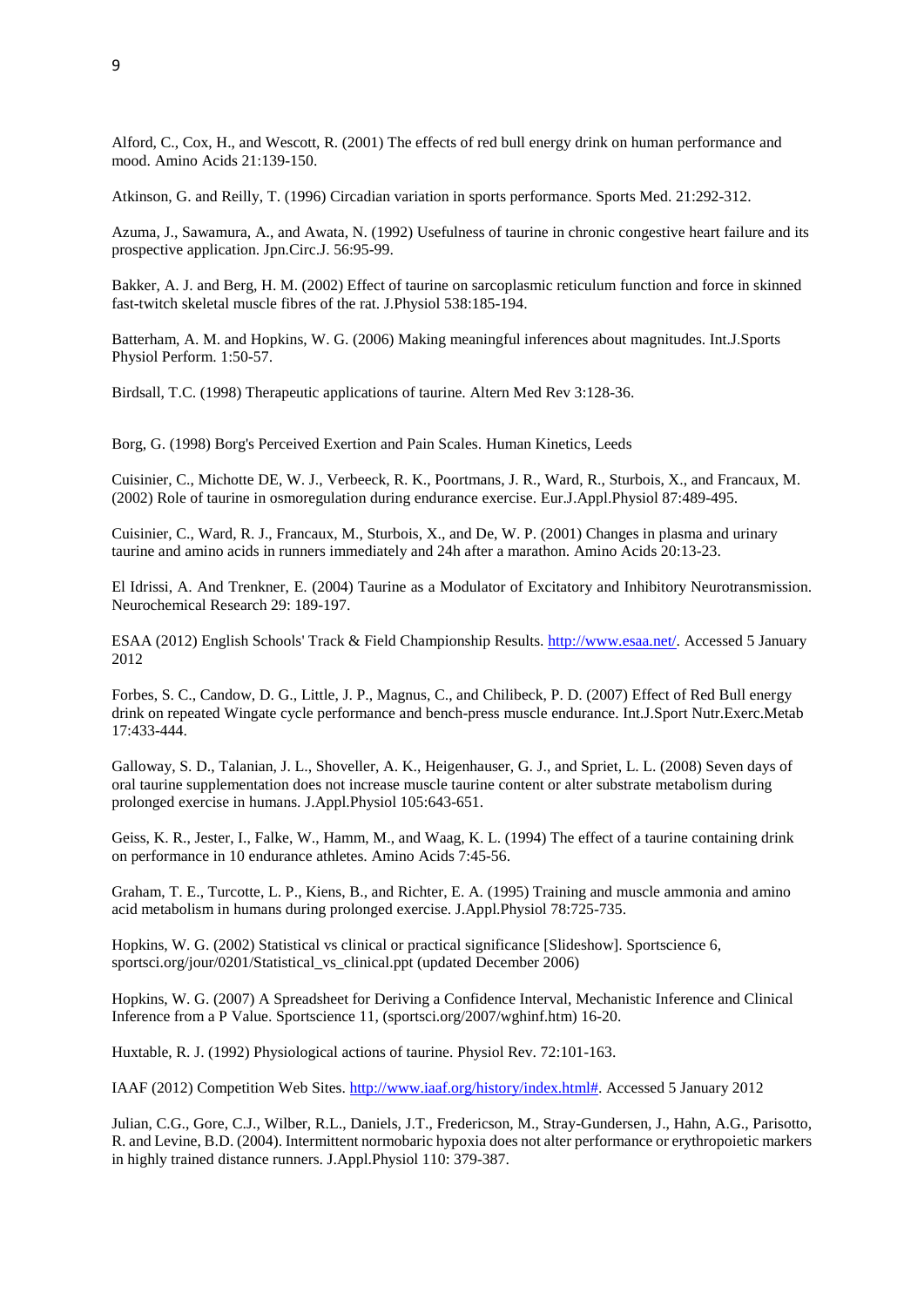Laidlaw, S.A., Grosvenor, M. and Kopple, J.D. (1990). The taurine content of common foodstuffs. *Journal of Parenteral and Enteral Nutrition* 14: 183-188.

Lee, H. M., Paik, I. Y., and Park, T. S. (2003) Effects of dietary supplementation of taurine, carnitine or glutamine on endurance performance and fatigue parameters in athletes. Korean Journal of Nutrition 36:711- 719.

McGlory, C. and Morton, J. P. (2010) The effects of postexercise consumption of high-molecular-weight versus low-molecular-weight carbohydrate solutions on subsequent high-intensity interval-running capacity. Int.J.Sport Nutr.Exerc.Metab 20:361-369.

Rana, S.K. & Sanders, T.A.B. (1986). Taurine concentrations in the diet, plasma, urine and breast milk of vegans compared with omnivores. *British Journal of Nutrition* 56: 17-27.

Richards, D.A., Lemos, T., Whitton, P.S. and Bowery, N.G. (1995) Extracellular GABA in the Ventrolateral Thalamus of Rats Exhibiting Spontaneous Absence Epilepsy: A Microdialysis Study. Journal of Neurochemistry 65: 1674-1680.

Robertson, E.Y., Saunders, P.U, Pyne, D.B., Gore, C.J. and Anson, J.M. (2010) Effectiveness of intermittent training in hypoxia combined with live high/train low. Eur.J.Appl.Physiol 110: 379-387.

Rodriguez, F.A., Truijens, M.J., Townsend, N.E., Stray-Gundersen, J. Gore, C.J. and Levine, B.D. (2007) Performance of runners and swimmers after four weeks of intermittent hypobaric hypoxic exposure plus sea level training. J.Appl.Physiol 103: 1523-1535

Rutherford, J. A., Spriet, L. L., and Stellingwerff, T. (2010) The effect of acute taurine ingestion on endurance performance and metabolism in well-trained cyclists. Int.J.Sport Nutr.Exerc.Metab 20:322-329.

Shao, A. and Hathcock, J.N. (2008). Risk Assessment for the amino acids taurine, l-glutamine and l-arginine. *Regulatory Toxicology and Pharmacology* 50: 376-399.

Ward, R. J., Francaux, M., Cuisinier, C., Sturbois, X., and De, W. P. (1999) Changes in plasma taurine levels after different endurance events. Amino Acids 16:71-77.

Yatabe, Y., Miyakawa, S., Miyazaki, T., Matsuzaki, Y., and Ochiai, N. (2003) Effects of taurine administration in rat skeletal muscles on exercise. J.Orthop.Sci. 8:415-419.

Zhang, M., Izumi, I., Kagamimori, S., Sokejima, S., Yamagami, T., Liu, Z., and Qi, B. (2004) Role of taurine supplementation to prevent exercise-induced oxidative stress in healthy young men. Amino Acids 26:203-207.

# **Figure captions**

Fig. 1 Overall 3KTT performance time in the TA and PL conditions. \* denotes significant difference between conditions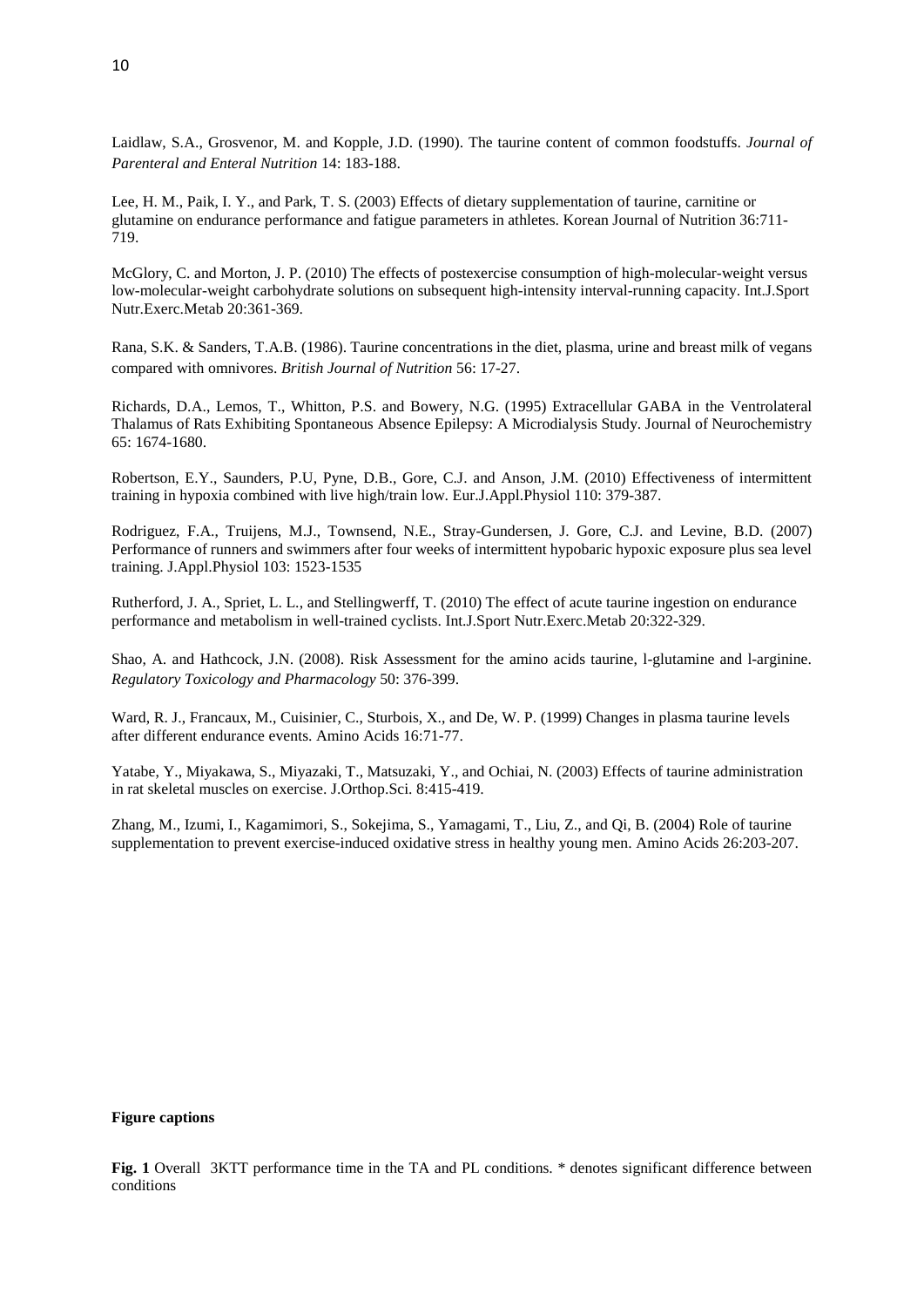- **Fig. 2** Speed at 500m splits during the 3KTT in the TA and PL conditions.
- **Fig. 3** Relative oxygen uptake at 500m splits during the 3KTT in the TA and PL conditions.
- **Fig. 4** Heart rate at 500m splits during the 3KTT in the TA and PL conditions.
- **Fig. 5** RPE at 500m splits during the 3KTT in the TA and PL conditions.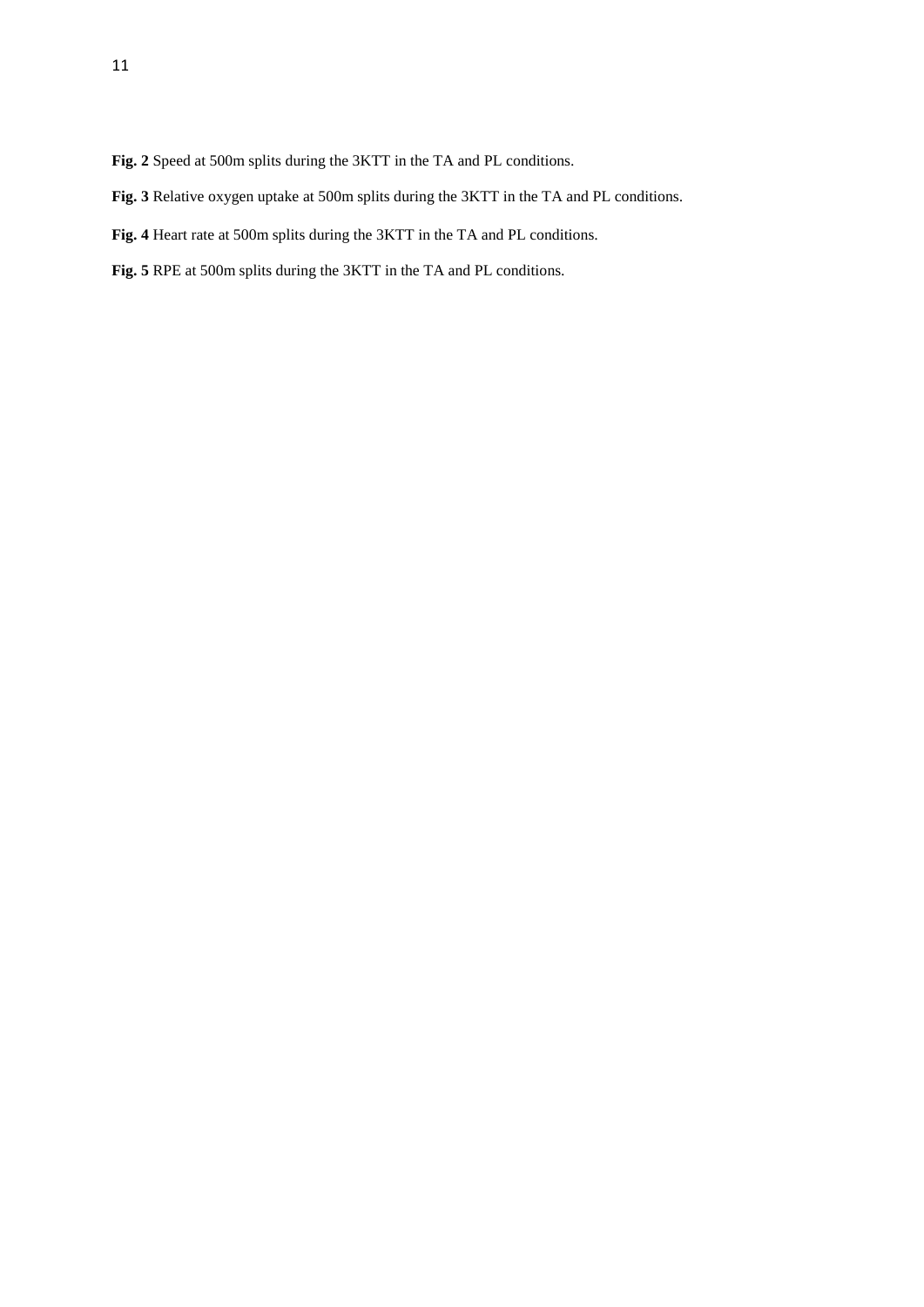

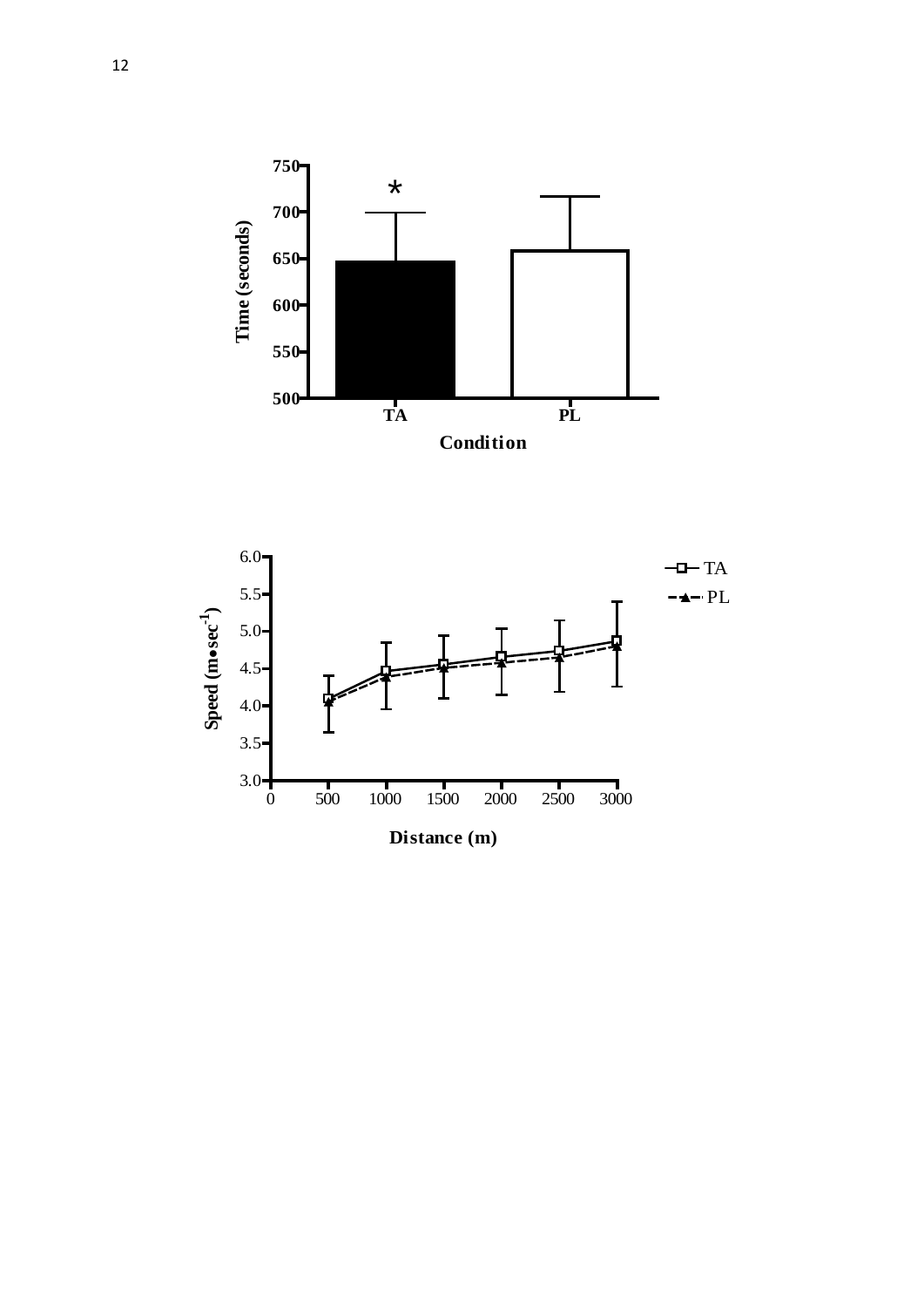